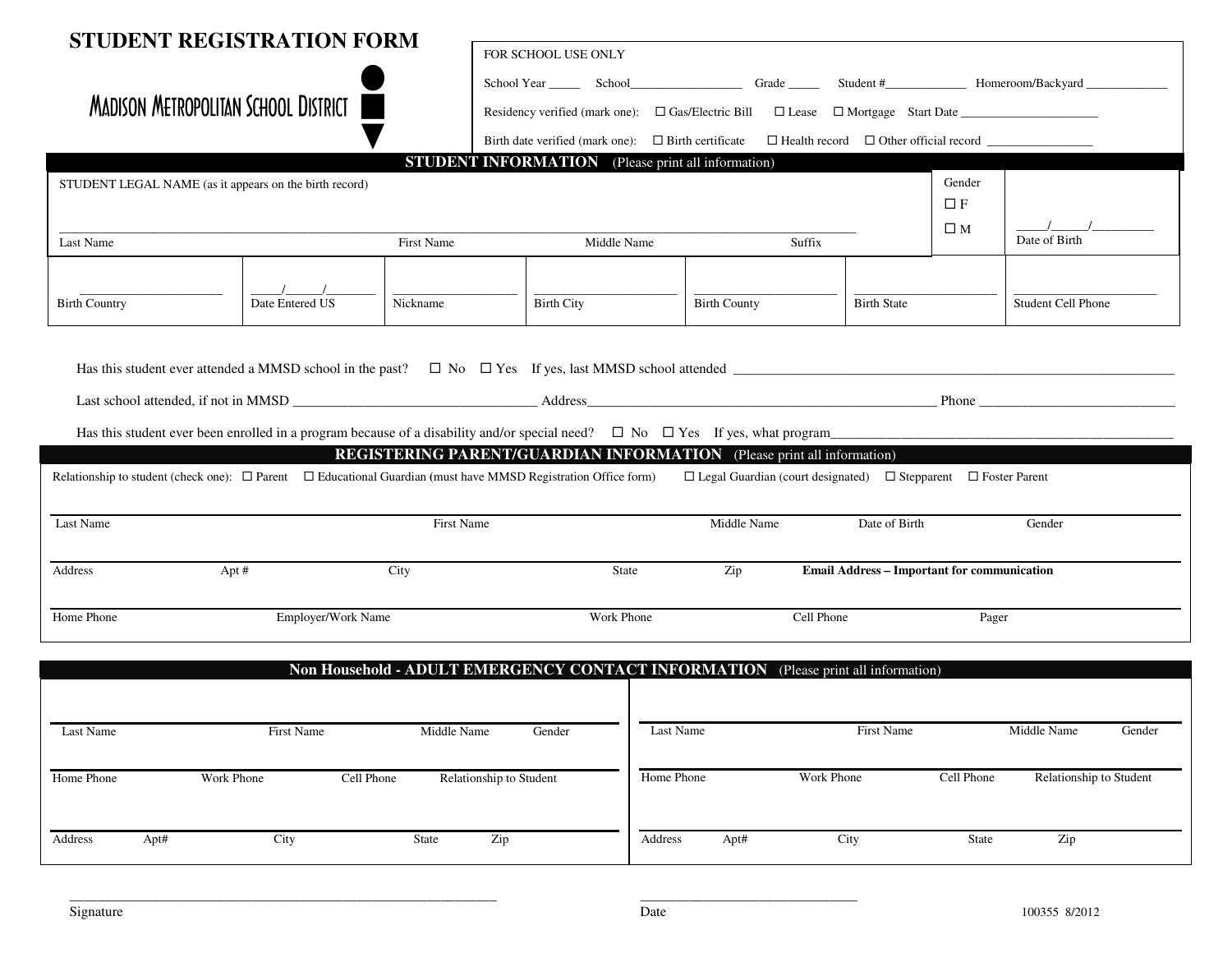## **Student Registration Form** Page 2

| Student ID#<br>(MM/DD/YYYY) | <b>Student Last Name</b>                                                                                                                       | <b>First Name</b> |              | Middle Name                      |                              | Grade                      | Date of Birth                                        |
|-----------------------------|------------------------------------------------------------------------------------------------------------------------------------------------|-------------------|--------------|----------------------------------|------------------------------|----------------------------|------------------------------------------------------|
|                             | <b>RACE AND ETHNICITY DATA COLLECTION:</b>                                                                                                     |                   |              |                                  |                              |                            |                                                      |
|                             | The school district is required by federal law to ask the following two questions concerning race and ethnicity. Please answer both questions. |                   |              |                                  |                              |                            |                                                      |
|                             | Is this student Hispanic or Latino?                                                                                                            |                   |              |                                  |                              |                            |                                                      |
| □                           | Yes, Hispanic or Latino                                                                                                                        |                   |              |                                  |                              |                            |                                                      |
| □                           | No, neither Hispanic nor Latino                                                                                                                |                   |              |                                  |                              |                            |                                                      |
|                             | Select one or more of the following categories that apply to this person (you must select at least one):                                       |                   |              |                                  |                              |                            |                                                      |
| □                           | American Indian or Alaska Native                                                                                                               |                   |              |                                  |                              |                            |                                                      |
| $\Box$                      | Asian                                                                                                                                          |                   |              |                                  |                              |                            |                                                      |
| $\Box$                      | <b>Black or African American</b>                                                                                                               |                   |              |                                  |                              |                            |                                                      |
| □                           | Native Hawaiian or Other Pacific Islander                                                                                                      |                   |              |                                  |                              |                            |                                                      |
| $\Box$                      | White                                                                                                                                          |                   |              |                                  |                              |                            |                                                      |
|                             | What language did the student first learn to speak?                                                                                            |                   |              | $\Box$ English $\Box$ Spanish    | $\Box$ Hmong                 | Other                      |                                                      |
|                             | What language does the student speak at home?                                                                                                  |                   |              | $\Box$ English $\Box$ Spanish    | $\Box$ Hmong                 | Other                      |                                                      |
|                             | Is there or has there been another language other than English spoken in the home?                                                             |                   |              | $\Box$ No                        | $\Box$ Yes                   | Language                   |                                                      |
| spoken                      | Can an adult family member read English?                                                                                                       |                   | $\Box$ No    | $\Box$ Yes                       |                              | Language Read              |                                                      |
|                             | Do you prefer correspondence in another language?                                                                                              |                   | $\Box$ No    | □ Yes                            |                              |                            | (Note: MMSD provides Spanish and Hmong translations) |
|                             | Have you moved in the last three years for the purpose of obtaining temporary/<br>seasonal employment in an agricultural/fishing activity?     |                   | $\square$ No | $\Box$ Yes                       |                              |                            |                                                      |
|                             | Is this student currently expelled or in the expulsion process from any K-12 school? $\Box$ No                                                 |                   |              | $\Box$ Yes                       | If yes, list School/District |                            |                                                      |
|                             |                                                                                                                                                |                   |              | $\Box$ Play/Learn $\Box$ Private |                              | $\square$ Public $\square$ | $\Box$ Other                                         |
| Hours                       | Which of the following best describes the total amount of time your child participated in preschool/daycare? ________ Years                    |                   |              |                                  |                              |                            | How much time per day on average?                    |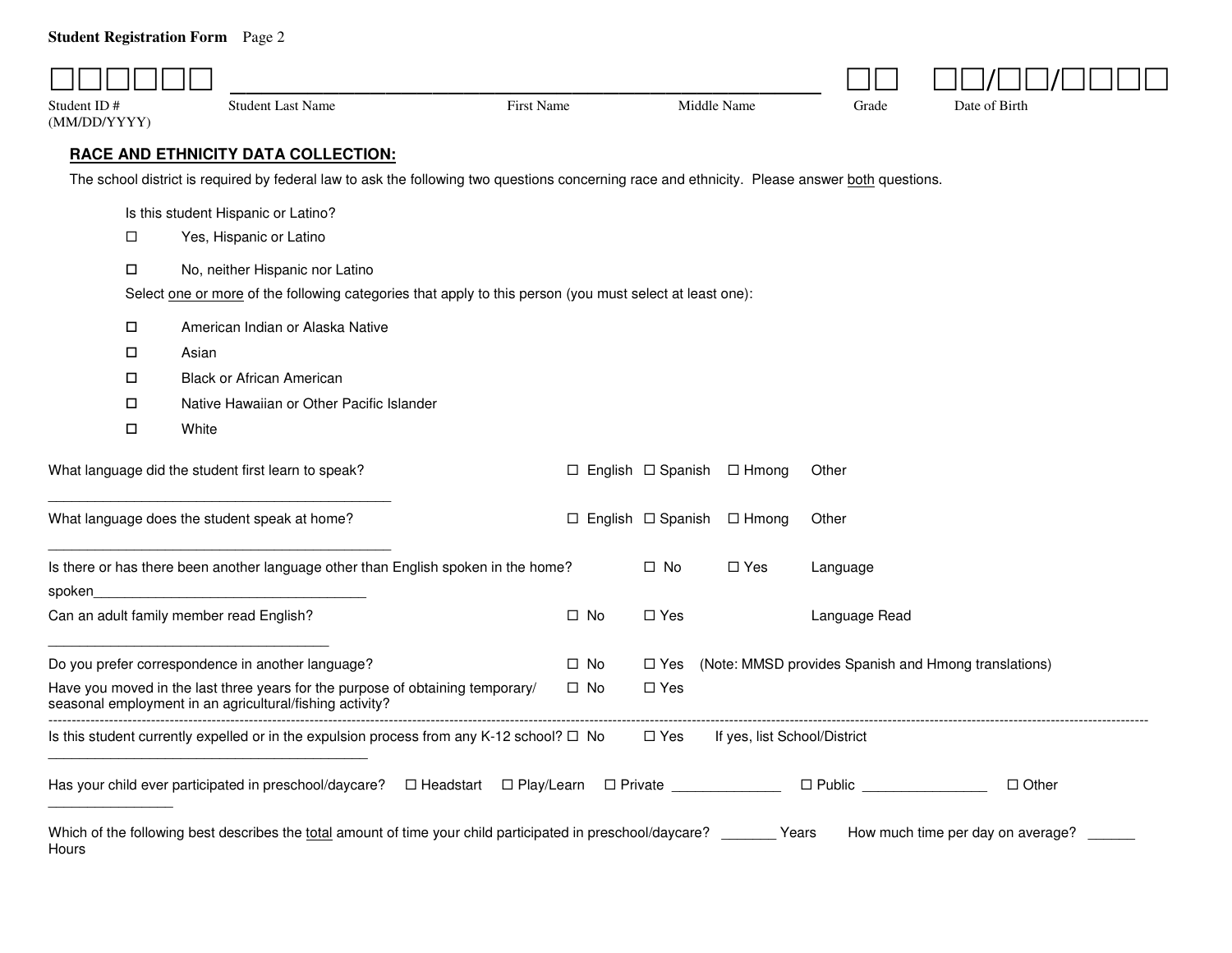## **HOUSEHOLD INFORMATION FORM**

| <b>HOUSEHOLD</b> | INFORMA<br>TIAN<br>FORM |    |                |                  |        |                                             |  |  |  |
|------------------|-------------------------|----|----------------|------------------|--------|---------------------------------------------|--|--|--|
| <b>Student</b>   |                         |    | <b>Student</b> | <b>Birthdate</b> | School | <b>MADISON METROPOLITAN SCHOOL DISTRICT</b> |  |  |  |
| <b>Last Name</b> | First                   | MI | $ID+$          |                  |        |                                             |  |  |  |

#### **PRIMARY ADDRESS - Parent/Guardian and Household Information**

 **Note: When the parent/guardians of a student do not share the same address the address listed below will be used as the student's permanent resident address for registration purposes. This address shall be known as the primary address for school district registration and residency purposes.** 

| Primary<br>rv Household Address | Apt. $\cdot$ | $\sim$<br>$\mathbf{C1}$ | State | Household Phone | Correspondence in other                                       | Residence is (please check)                                |
|---------------------------------|--------------|-------------------------|-------|-----------------|---------------------------------------------------------------|------------------------------------------------------------|
|                                 |              |                         |       |                 | language for this household<br>$\Box$ Hmong<br>$\Box$ Spanish | $\Box$ Rented This information is used for<br>$\Box$ Owned |
|                                 |              |                         |       |                 |                                                               | internal district research purposes only                   |

**Adult household members living at same address as listed above.** *Note: If the co-resident adults listed below are NOT the student's parents (i.e., stepparent, foster parent, legal guardian, educational guardian) then rights to the student's records may only be granted to the adult upon verification using proper documentation.*

| Relationship to student (check one): $\Box$ Parent                                                                                         |                   | $\Box$ Educational Guardian (must have MMSD Registration Office form)                                                                                                                                    |            |        | $\Box$ Legal Guardian (court designated)                                                                                               | $\Box$ Stepparent | $\Box$ Foster Parent                   |       |
|--------------------------------------------------------------------------------------------------------------------------------------------|-------------------|----------------------------------------------------------------------------------------------------------------------------------------------------------------------------------------------------------|------------|--------|----------------------------------------------------------------------------------------------------------------------------------------|-------------------|----------------------------------------|-------|
|                                                                                                                                            |                   |                                                                                                                                                                                                          |            |        |                                                                                                                                        |                   |                                        |       |
| Adult Last Name                                                                                                                            | <b>First Name</b> | Middle Name                                                                                                                                                                                              | Birth date | Gender | <b>Employer/Work Name</b>                                                                                                              | Work phone        | Cell phone                             | Pager |
| <b>Email Address - IMPORTANT FOR COMMUNICATION</b>                                                                                         |                   |                                                                                                                                                                                                          |            |        | Does this adult have rights to the students records? $\Box$ Yes $\Box$ No                                                              |                   |                                        |       |
|                                                                                                                                            |                   |                                                                                                                                                                                                          |            |        |                                                                                                                                        |                   |                                        |       |
|                                                                                                                                            |                   | Highest education level (check one): $\Box$ Less than high school $\Box$ High school $\Box$ Some college/technical school degree $\Box$ 4 year college degree $\Box$ Graduate school/professional degree |            |        |                                                                                                                                        |                   |                                        |       |
|                                                                                                                                            |                   | Relationship to student (check one): $\Box$ Parent $\Box$ Educational Guardian (must have MMSD Registration Office form)                                                                                 |            |        | $\Box$ Legal Guardian (court designated)                                                                                               |                   | $\Box$ Stepparent $\Box$ Foster Parent |       |
|                                                                                                                                            |                   |                                                                                                                                                                                                          |            |        |                                                                                                                                        |                   |                                        |       |
| <b>Adult Last Name</b>                                                                                                                     | <b>First Name</b> | Middle Name                                                                                                                                                                                              | Birth date | Gender | <b>Employer/Work Name</b>                                                                                                              | Work phone        | Cell phone                             | Pager |
|                                                                                                                                            |                   |                                                                                                                                                                                                          |            |        |                                                                                                                                        |                   |                                        |       |
|                                                                                                                                            |                   |                                                                                                                                                                                                          |            |        | Does this adult have rights to the students records? $\Box$ Yes $\Box$ No                                                              |                   |                                        |       |
| Email Address - IMPORTANT FOR COMMUNICATION                                                                                                |                   |                                                                                                                                                                                                          |            |        |                                                                                                                                        |                   |                                        |       |
| Highest education level (check one): $\Box$ Less than high school<br>This information is used for internal district research purposes only |                   |                                                                                                                                                                                                          |            |        | $\Box$ High school $\Box$ Some college/technical school degree $\Box$ 4 year college degree $\Box$ Graduate school/professional degree |                   |                                        |       |

**Other household members living at same address as listed above**

| Household Member Last Name | <b>First Name</b> | MI | Gender | Birth date | Relationship to Student | School of Attendance (if school age) |
|----------------------------|-------------------|----|--------|------------|-------------------------|--------------------------------------|
| Household Member Last Name | First Name        | MI | Gender | Birth date | Relationship to Student | School of Attendance (if school age) |
| Household Member Last Name | First Name        | MI | Gender | Birth date | Relationship to Student | School of Attendance (if school age) |
| Household Member Last Name | First Name        | MI | Gender | Birth date | Relationship to Student | School of Attendance (if school age) |
| Household Member Last Name | <b>First Name</b> | MI | Gender | Birth date | Relationship to Student | School of Attendance (if school age) |

If Student lives in more than one household fill out **Secondary household information on the REVERSE SIDE OF THIS FORM**